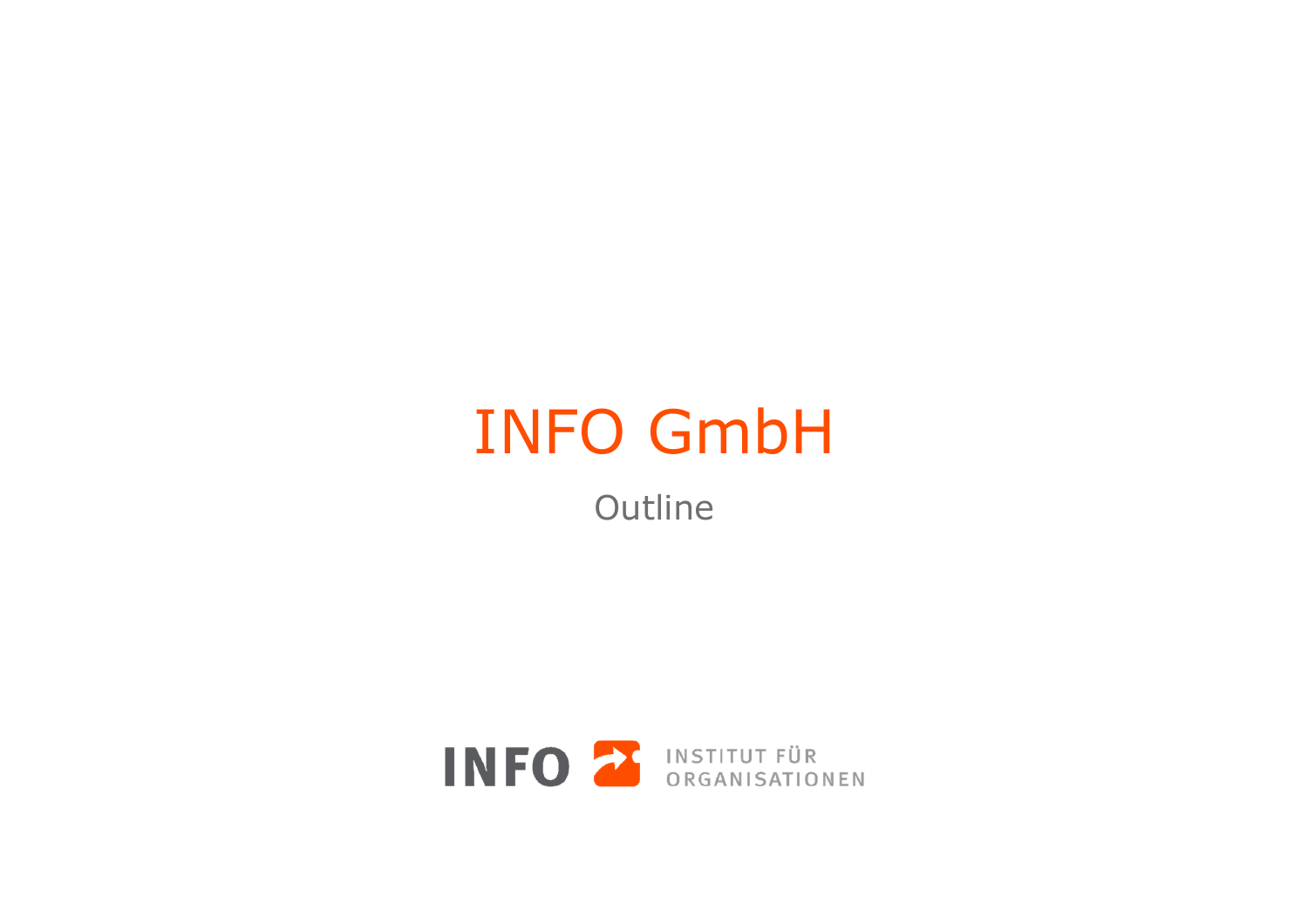

Providing value in personell and organizational development for our customers

Consulting + Supporting + Implementing



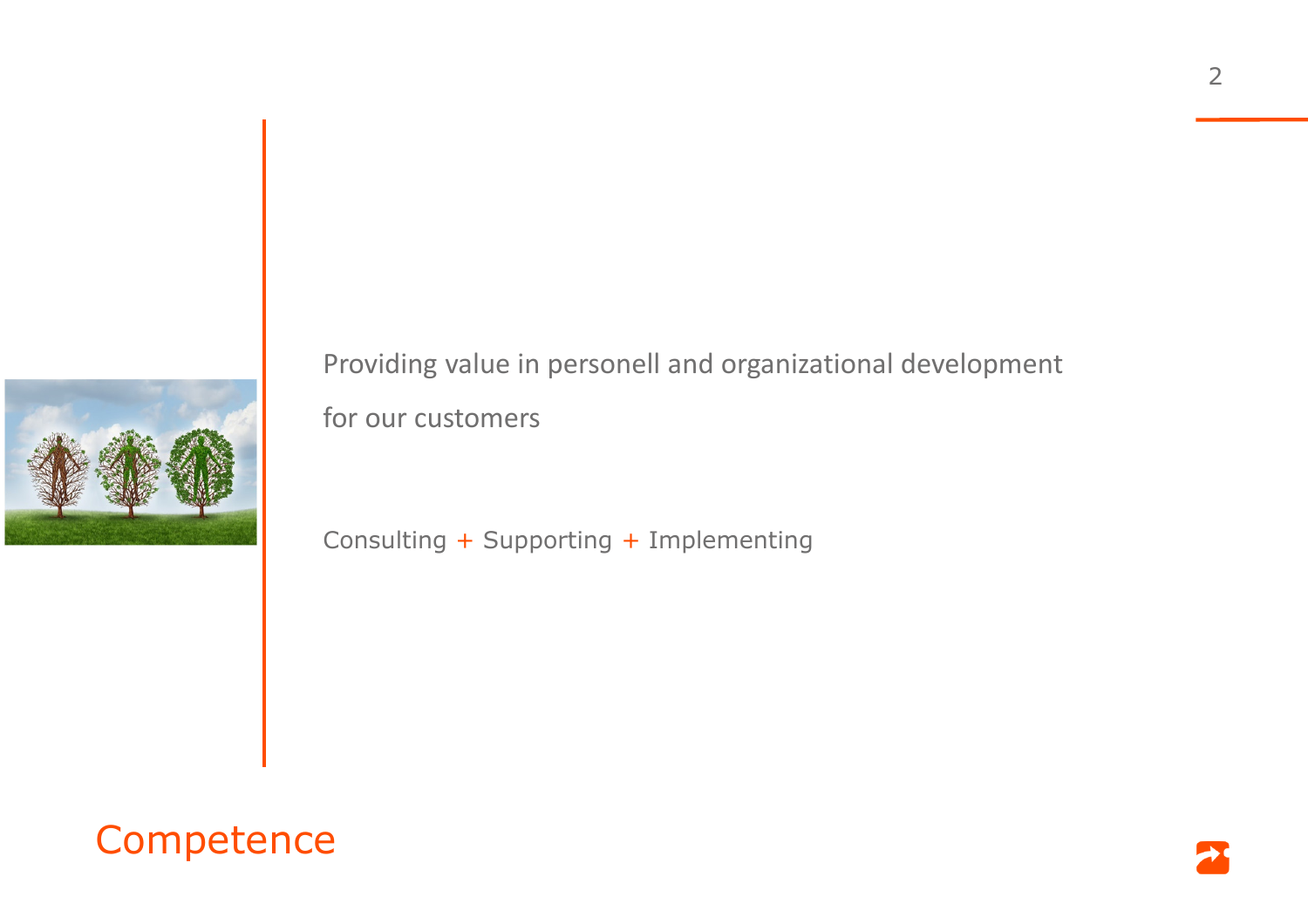

**Gerhard Bizer** 



Ann-Sophie Denter

Elena Marscholl



**Bernd Dieschburg** 

**Wolfgang Kring** 



Bernd-Johann Weyer



Doris Küssner



Susan Schultheis







Maja Kathleen Krause

Michaela Harbich



Alexander Pfeifer



**Maximilian Rembser** 

Dirk Jung



Rebecca Bardtke

Victoria Trinks

**Susanne Sayer** 

Founded in 1998 by Wolfgang Kring, CEO,

Based 50 km north of Frankfurt / Germany

Shareholders: Susan Schultheis, Wolfgang Kring,

Simone Weihrauch



Sandra Willis



Joachim Skambraks

Kevin Schäfer



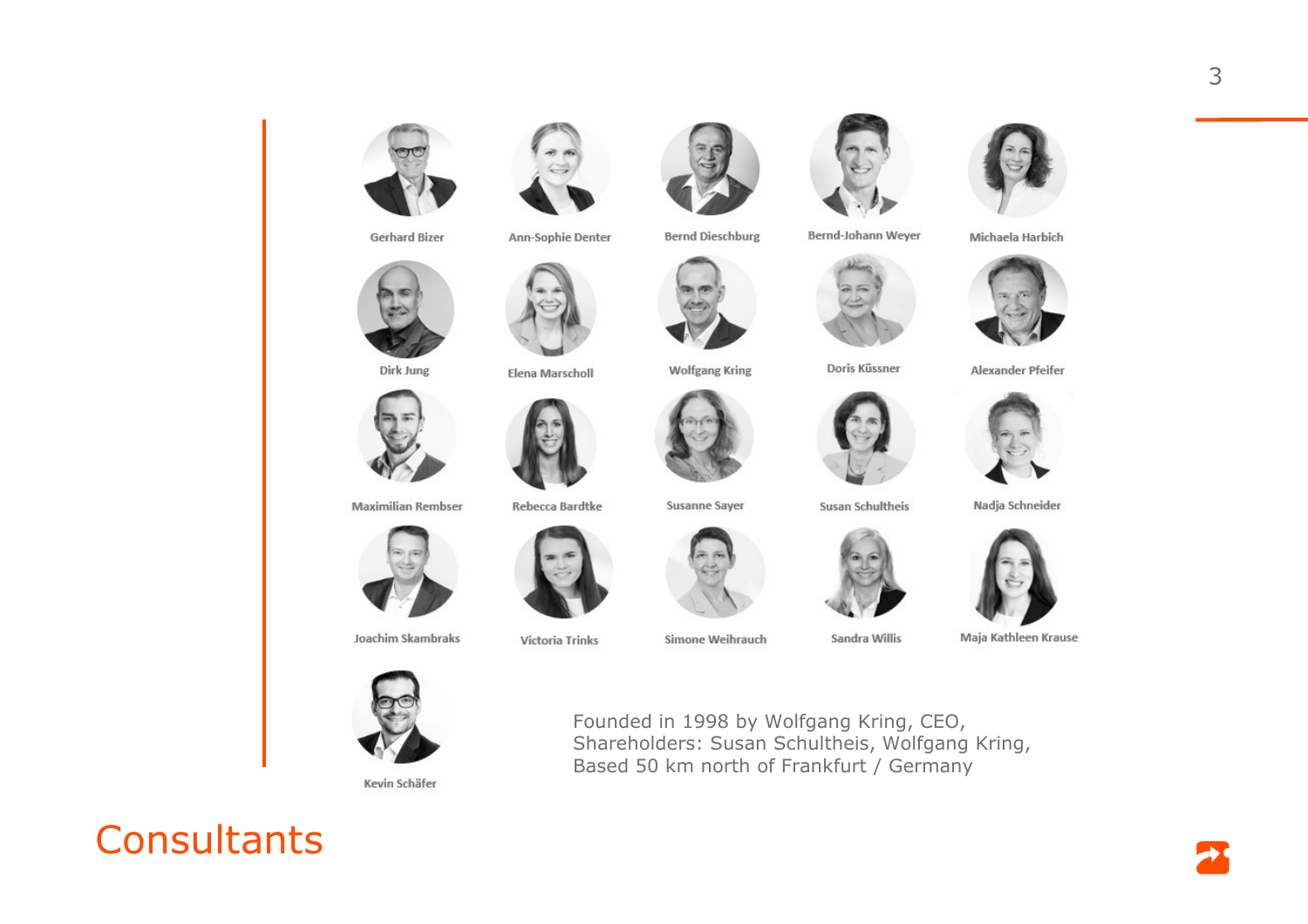



## **Consulting Services**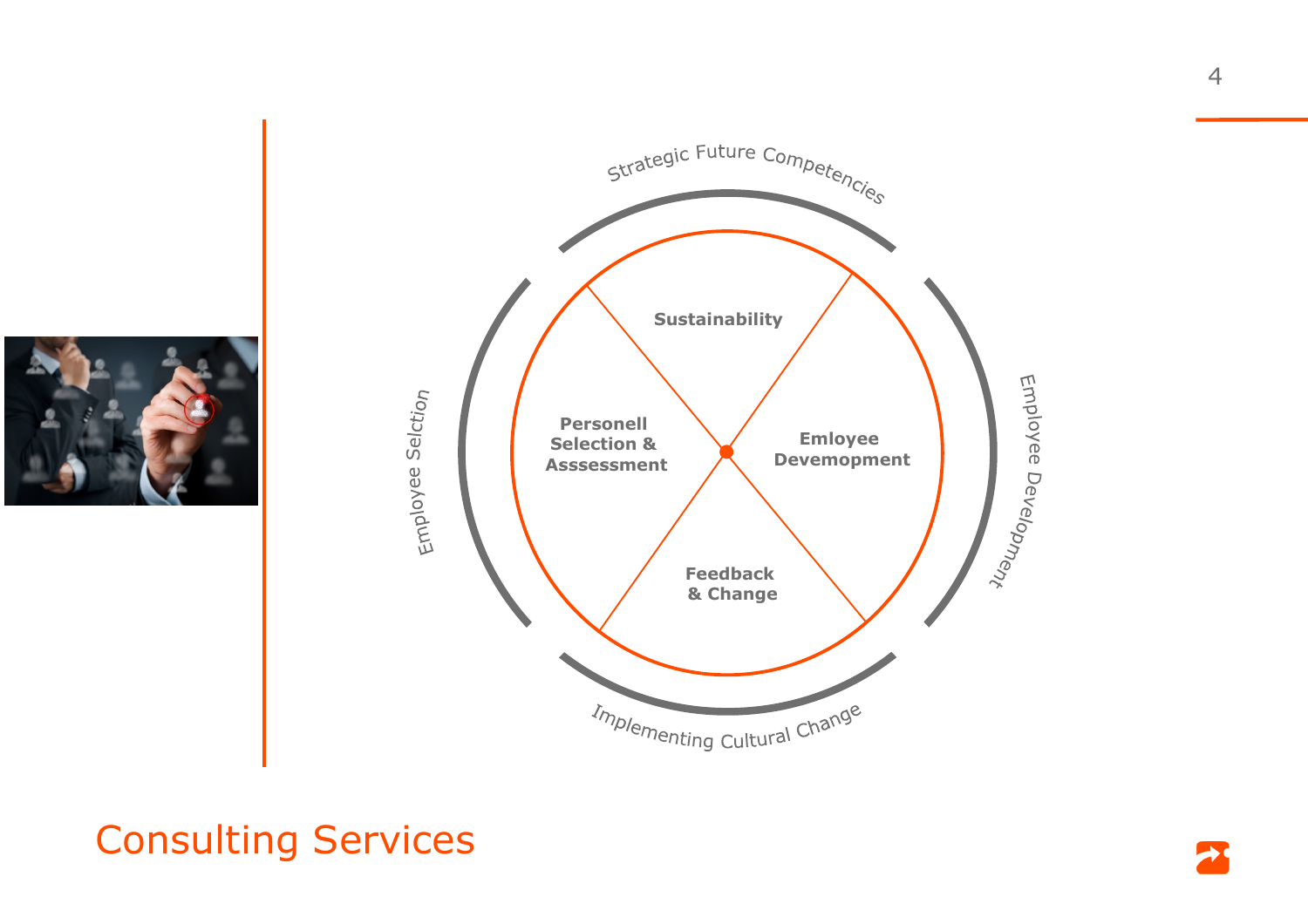

| <b>Feedback &amp;</b><br><b>Change</b>                | <b>Personell</b><br><b>Selection &amp;</b><br><b>Assessment</b> | <b>Employee</b><br><b>Develoment</b>                                       | <b>Sustainability</b>                                                  |
|-------------------------------------------------------|-----------------------------------------------------------------|----------------------------------------------------------------------------|------------------------------------------------------------------------|
| <b>Employee Survey</b>                                | Recruiting<br>Tools & Software                                  | <b>HR Consulting</b>                                                       | Impulse Workshop<br>Sustainability                                     |
| Internal / external<br><b>Customer Survey</b>         | Online-Test-Suite                                               | Training Programs für<br>Leadership, Sales,<br>Projekt Management          | Management-Workshop<br>Sustainability                                  |
| 360°-Feedback<br><b>Team Development</b>              | Assessment,<br>Competence +<br>Development Center               | <b>Talent Management</b>                                                   | Sustainability Workshop<br>for Beginners                               |
| Performance<br>Management                             | Multimodal Interview-<br>Suite MMO <sup>®</sup>                 | Training für Instructors<br>& Supervisors handling<br>Generation Z, remote | Innovation-Workshops                                                   |
| Intercultural<br>Integration                          | Intersessment <sup>®</sup>                                      | Leadership<br>Coaching                                                     | Trainings und Projects<br>on thinking, acting &<br>working sustainably |
| CPP: Change<br>Power Profile and<br>Change Management | Management Audit                                                | Workshops for Leaders<br>and Managers                                      | Corporate<br>Sustainability-<br>Assessment                             |

Consulting Services & Tools – Overview

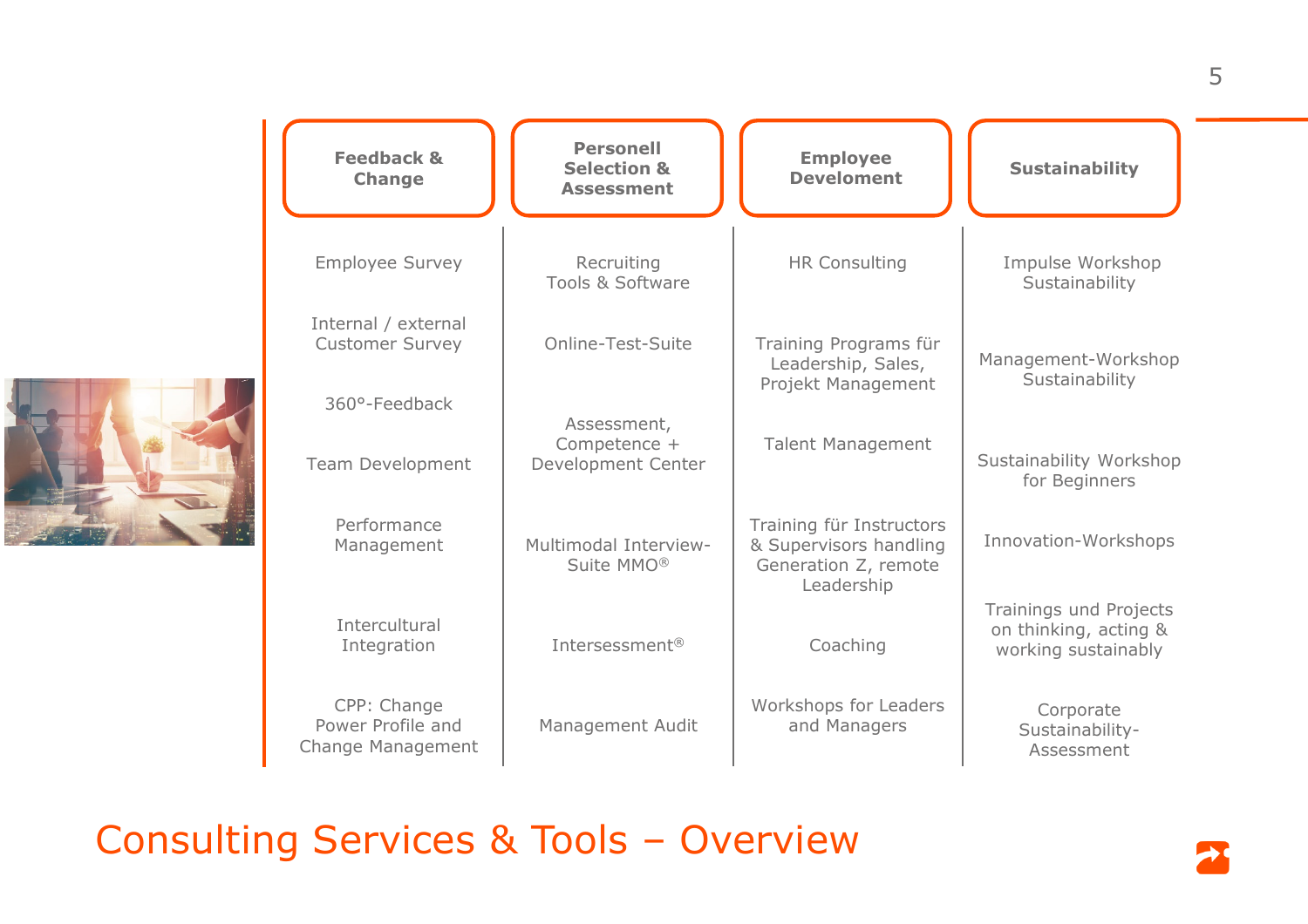

Creating value for our customers by

achieving clear defined objectives

based upon a sustainable course of action

fokussing on critical factors in projekt work,

evalulating and monitoring success.

## Quality Mission

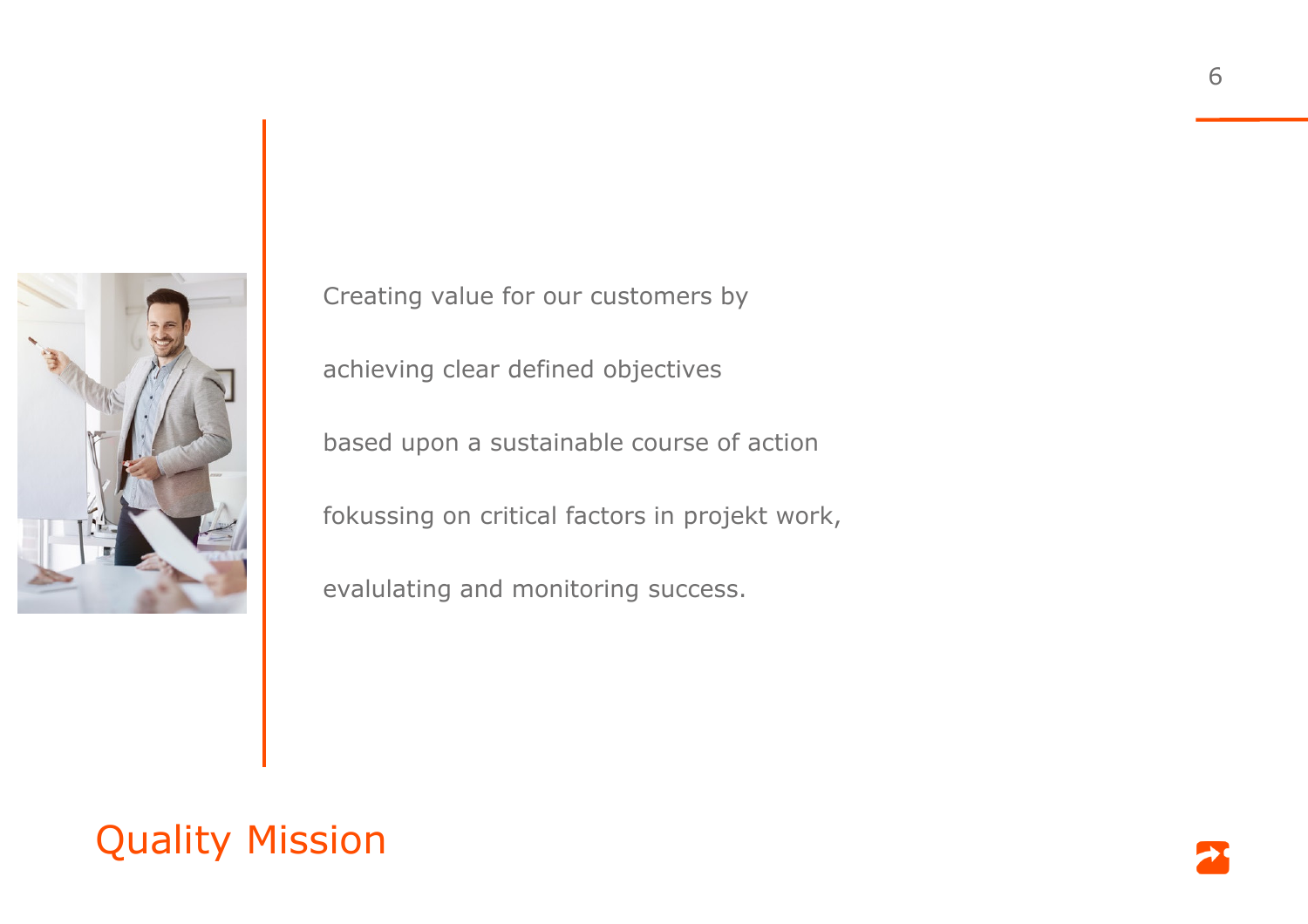



## **INFO GmbH - Institut für Organisationen**

Kloster Arnsburg

35423 Lich

**Germany** 

Tel.: +49 6404 / 9404-0

Fax: + 49 6404 / 9404-14

E-Mail: info@info-home.org

www.info-home.org

www.info-online.org